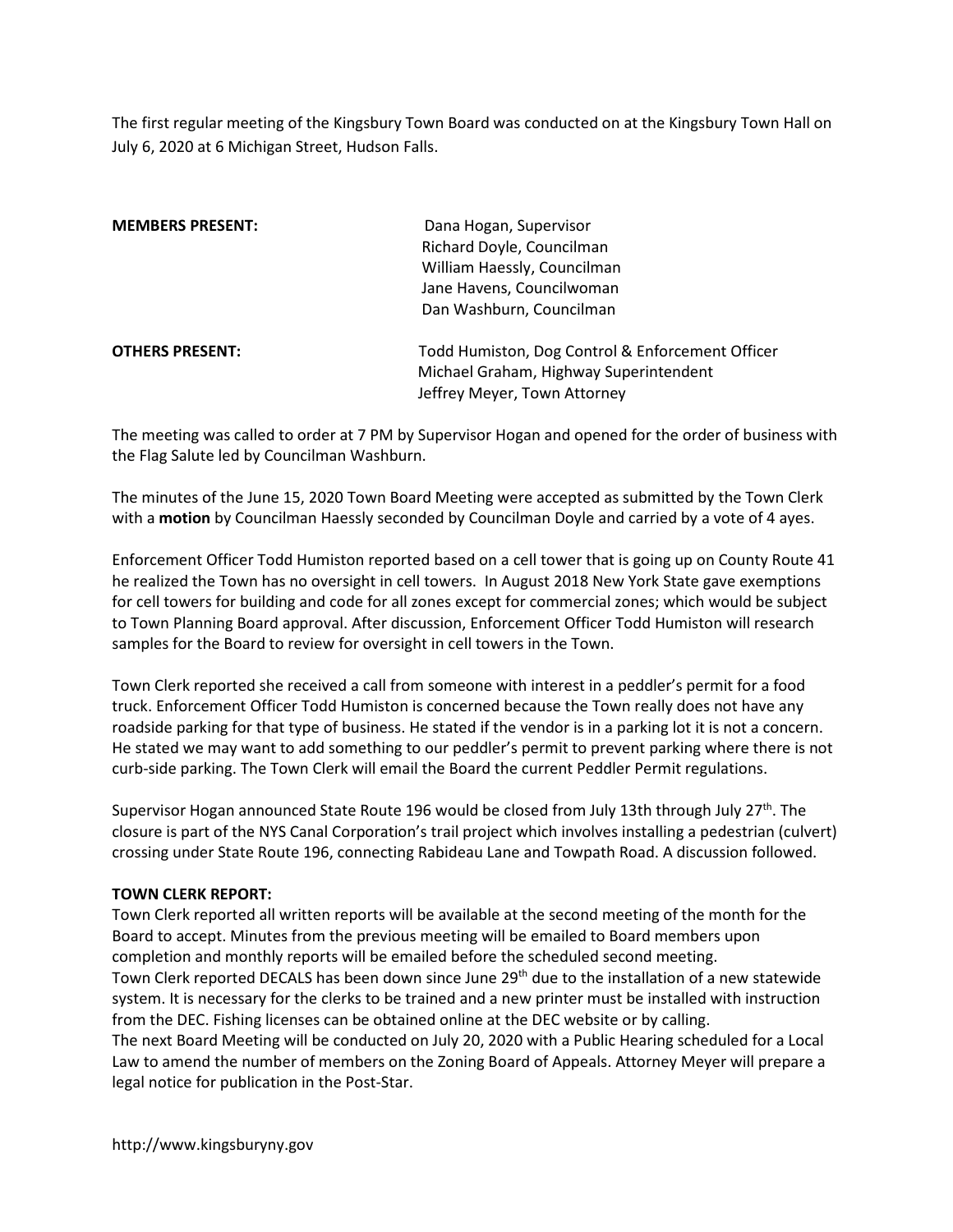## ENFORCEMENT OFFICER REPORT:

Enforcement Officer Todd Humiston reported the Planning Board did approve the resolution for the Geer Road Solar Project (Matrix) to go ahead. It appears they have received funding and they have requested a building/demo permit. The Planning Board did place some conditions on demolition of houses that need to come down. The historic stone building will not come down but an addition on that house will be removed. Once the project gets started, he may not receive much information because it is regulated by the state.

 Supervisor Hogan reported the Warren/Washington County IDA conducted a special meeting for the potential of negotiating PILOT's for solar companies. The Town of Kingsbury has opted into Real Property Tax Law 487, which allows the Town to negotiate their own PILOT. In the meeting the IDA discussed the idea of PILOTS and negotiating with the county, local school districts and any entity that had opted out. Supervisor Hogan asked if an IDA PILOT for solar could supersede the local entity and negotiate a PILOT. Attorney Meyer stated generally if there is a PILOT for a business or development, the IDA does it, they negotiate separately but it has to fit their mission. Matrix has not approached the Town for a PILOT. The discussion continued.

Enforcement Officer Todd Humiston received the vehicle impact study for Lock 8 Way and WL Plastics and via email forwarded the report to the Board. The report recommended that clearing of vegetation along the north side of Route 196 and restricting heavy vehicle traffic from turning left out of Lock 8 Way will improve sight distance and best serve the heavy traffic exiting Lock 8 Way. With the truck traffic turning left when exiting Lock 8 Way will mean they will not be entering the Village of Hudson Falls at all. Enforcement Officer Humiston will make the NYS DOT aware of the survey results in hopes they enforce the right turn when exiting Lock 8 Way. The discussion continued. Councilwoman Havens expressed her concern over the possible dangers of truck traffic exiting Lock 8 Way.

Attorney Meyer stated you do want to follow up with the NYS DOT and the Town and Village of Fort Edward and specifically say for any approval it must be a condition that the trucks exiting Lock 8 Way make a right- hand turn. If there are enough car wrecks and fatalities, they look at ways to make it safer by adding stop signs and stop lights.

Councilman Doyle and Councilman Haessly also stated their concerns with the exiting of trucks from Lock 8 Way.

Supervisor Hogan requested Enforcement Officer Humiston to share a portion of the traffic impact evaluation that was conducted as follows:

# Lock 8 Way

Lock 8 Way is an access road for the Champlain Canal Lock 8. Lock 8 provides north-south travel between NY Route 196 and the project site. Lock 8 Way is currently owned by the Environmental Protection Agency, but ownership is being transitioned to the Warren-Washington IDA. It is our understanding that the plan for ownership to be further transitioned to the Towns of Fort Edward and Kingsbury. Lock 8 Way is a two-lane roadway with one 12-foot travel lane in each direction with little or no shoulder and a posted speed limit of 20-mph. There is a 200 foot segment of Lock 8 Way where travel is limited to a single lane travel lane to traverse a one-lane bridge and the posted speed limit is reduced to 10-mph. Southbound vehicles are controlled with a stop sign and wait for northbound vehicles then proceed through the one -lane segment. There are no sidewalks provided on NY Route 196, so pedestrians and bicyclists share the road with motor vehicles. Land uses in the project vicinity are primarily industrial or undeveloped.

Enforcement Officer Humiston and Supervisor Hogan expressed their concern with the indication that ownership of Lock 8 Way would be transitioned to the Towns of Kingsbury and Fort Edward. The Kingsbury Town Board adopted a resolution in April of 2017 with conditions that must be met before acceptance of the road. Another concern is the fact that Lock 8 Way is a private road and is used by bicyclists and walkers and cannot be patrolled by law enforcement. In 2017 two motorcyclists were air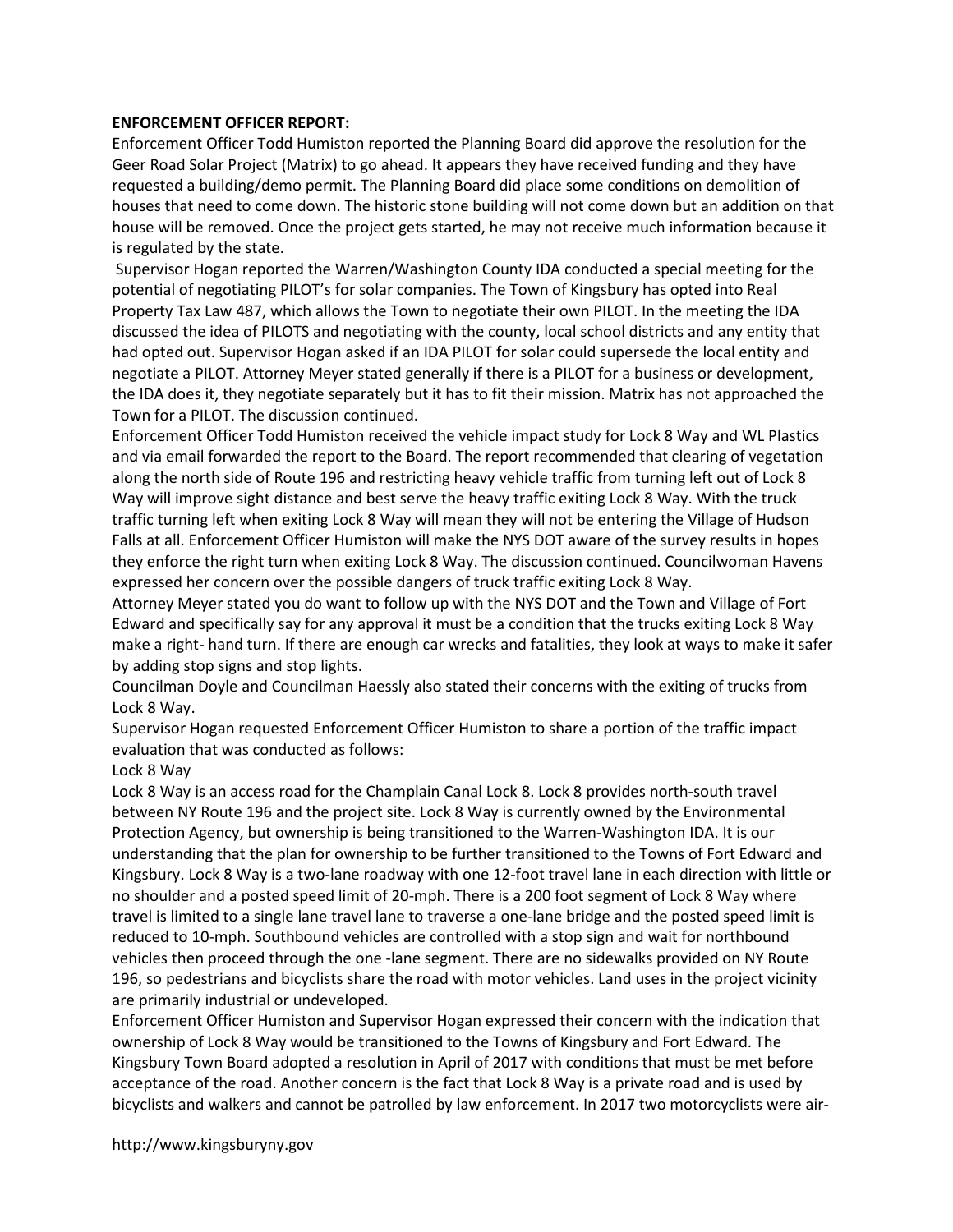lifted from that location after an accident. Attorney Meyer stated concerns can be addressed if incidents occur, which unfortunately would be after the fact. The Board continued the discussion addressing their concerns with Lock 8 Way.

There will be a Town and Village Planning Boards of Fort Edward Meeting on July 8, 2020 with WL Plastics. Supervisor Hogan asked what action the Board would like to take to express their concerns with the traffic and the lack traffic vehicle enforcement on Lock 8 Way. Enforcement Officer Humiston will speak with Jim Houston from CT Male, the Town of Fort Edward Engineer tomorrow; if the Board has specific concerns, they can email them to him and he will add them to his list of concerns. The concerns will reach the Fort Edward Planning Board before the next meeting.

The Board discussed the possibility of placing signs to indicate where the town road ends on Lock 8 Way and where the private portion of the road begins. After discussion the Board decided not to place a sign. Attorney Meyer stated the Town would not be shielding themselves from any liability by having a sign that says "end of town road".

Supervisor Hogan reported Judge Joe Malvuccio said things were going very well since the re-opening of the Court after being closed due to the COVID-19 pandemic.

## DOG CONTROL OFFICER REPORT:

Todd Humiston reported he will be covering for Fort Ann this week while their dog control officer is on vacation.

## HIGHWAY SUPERINTENDENT REPORT:

Michael Graham reported everything is going well. Supervisor Hogan stated the town roads look fantastic.

# COUNCILMAN REPORT:

Councilman Haessly reported he and Attorney Meyer are working arranging a meeting with Spectrum and they will need another Board member to attend.

Councilman Doyle asked if Enforcement Officer Humiston had reached out to other communities in regard to the transition from residential to commercial; he responded he has done some research but has not completed it.

Councilwoman Havens reported she had nothing for tonight and is researching three things and will have them for the next meeting; one on General Election, one on County mowing and something she needs to gather more information for her "Good News About Town".

# SUPERVISOR REPORT:

Supervisor Hogan reported the sales tax revenue with the County had increased quite a bit. DMV is backed up until July 23 with appointments only.

# LEGAL UPDATE:

Attorney Meyer reported Kevin Egan of Spectrum is putting together a formal response to the items in the Board's memo and then a meeting will be scheduled.

A motion by Councilman Doyle seconded by Councilman Haessly and carried by a vote of 5 ayes to enter into executive session at 8:30 PM to discuss a legal concern related to an enforcement action. The Town Clerk and the Enforcement Officer were asked to join the executive session.